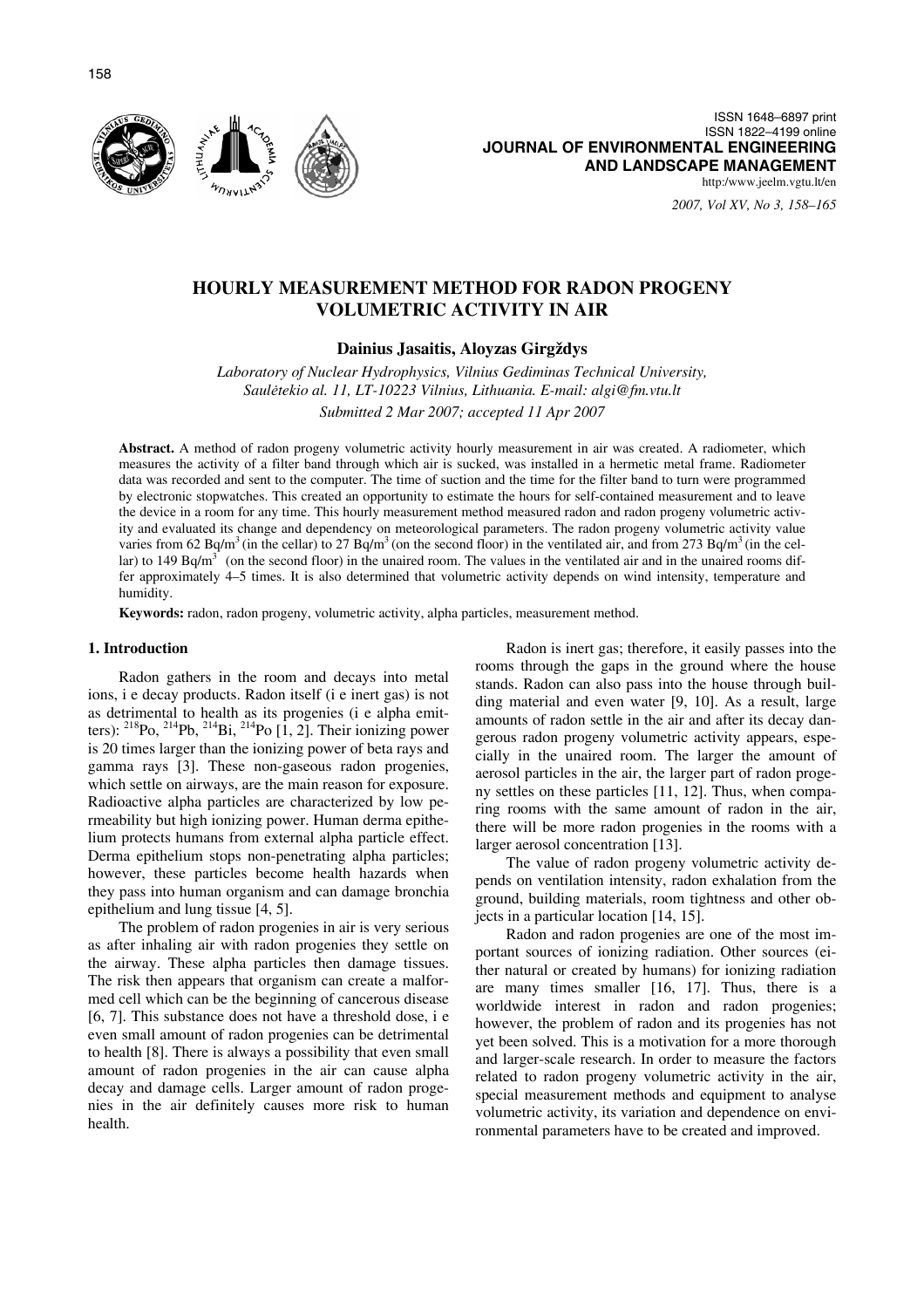

**Fig 1.** Scheme of radon progeny volumetric activity hourly measurement in air

### **2. Methodology of investigation**

In order to examine radon progeny volumetric activity a special hourly measurement method and equipment was created. A radiometer, put in a hermetic metal frame with a filter through which air is sucked, was attached to the computer (Fig 1).

The radiometer is fixed in the metal frame (340×230×220 mm) so that the filter band through which air is sucked moves beside radiometer measurement window (Fig 2).



**Fig 2.** Measurement control equipment

The metal frame has two holes. One of them is used for air suction. A pump is attached to the other hole. The width of the air suction hole is 20 mm. The speed of filter band translation is controlled by a special regulator. During the experiment the speed is usually 5mm/min. Air is sucked through the part of filter band which is between a suction channel and a radiometer. The band is stopped at the time of measurement. When the measurement is finished, the band is overwound so that the "clean" (i e without radon progenies) part of the filter appears above the radiometer and the air suction channel of the pump. The data of the radiometer are constantly being sent to the computer where they are then kept. The time of suction and the time when the filter band is turned is programmed with the help of electronic stopwatches which are switched on/off according to the necessary programme.

Equipment operation can be programmed in various ways: the suction or measurement time can be changed or the measurement can be made after a certain period of time after the suction (e g when there is a need for  $^{218}$ Po to be fully decayed).

Normally air suctions were carried out for a 5-minute period each hour. After the suction the displayed part of the filter was being measured for 40 minutes. Then during 15 minutes period the device overwinded the band. The band usually overwinds at 5mm/s speed rate. After 15 minutes the band is already overwound and the new part of the filter is ready to be displayed. Air is then being sucked for 5 minutes, ionizing radiation is being measured, etc.

The image of measurement equipment is shown in Fig 3.



**Fig 3.** Scheme of measuring equipment

The electronic stopwatches TS-ED1 have 24 programming functions. These stopwatches can be programmed to work any day of the week. They can also be programmed to switch on/off at any hour. These stopwatches programme the appropriate time when the pump should work and when the band should be overwound. This creates an opportunity for the continuous and uninterrupted work of the equipment.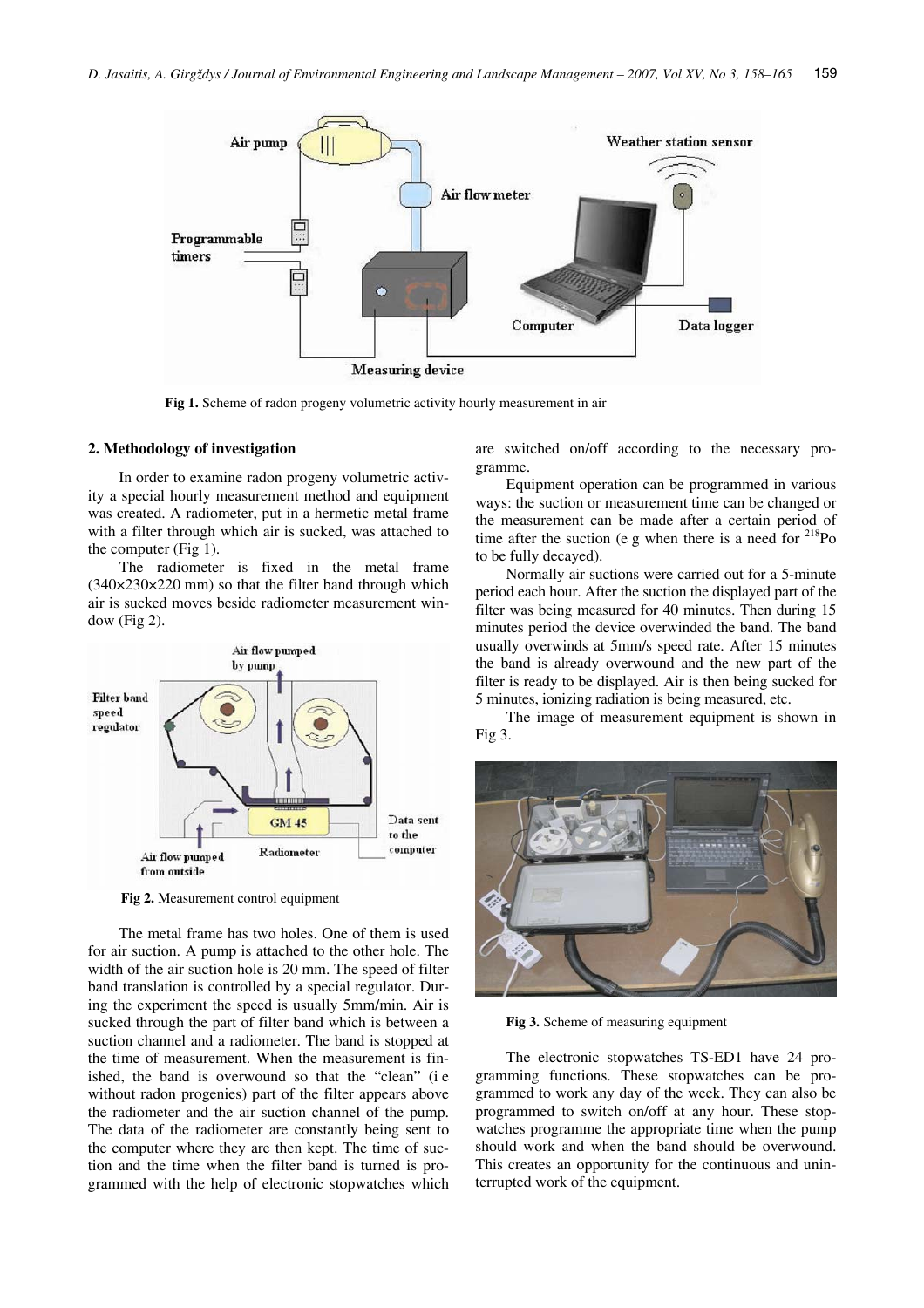The air pump (power  $-$  800 W) sucks air through the filter. Air suction rate is 40 L/min and it is controlled with the air flow meter. Air in the device can change in about 25 seconds. The radiation of the particles, settled on the filter, is measured by the radiometer GM-45.

The nemaline filter band "Fiberglaz" was used in the experiment. The band is 50 mm in width. The efficiency of band filter, measured using the method of in series connected filters, is 96 %.

The mechanism which overwinds the band is put in the metal frame. The band is turned by the engine programmed with the electronic stopwatch.

GM-45 is a small, light and very sensitive ionizing radiation detector. This detector is used by attaching it to the stationary computer or laptop with MS Windows operating system. GM-45 has Geiger counter radiation detector sensitive to alpha, beta and gamma radiations. The diameter of isinglass is 42 mm. This device needs very little energy. The energy comes through the cable of the computer; therefore, no additional current source is needed. The radiometer GM-45 has RAD (Radiation Acquisition and Display) program which helps to transfer data to MS Excel where they are then processed. The measurement data are automatically recorded and saved.

GM-45 can be used for various purposes: to observe the level of ionizing radiation, to detect the increase of ionizing radiation because of radon, to detect the increase of ionizing radiation because of human factors (incidents in nuclear power-stations, atomic bomb tests), to detect radioactive substances.

Indoor amounts of radon and radon progenies depend on many environmental parameters. Thus, other environmental parameter measurement devices were added to the set of devices for the method of radon progeny volumetric activity hourly measurement.

Indoor and outdoor environmental parameters are measured with the help of the Professional Remote Weather Station WS7001. This station measures environmental parameters which are then sent to the computer on radio waves. The information is automatically recorded to the computer (with date and time of the record). The equipment of the weather station includes an indoor sensor (it measures indoor temperature, pressure and humidity), outdoor sensor (it measures outdoor temperature, pressure and humidity), wind direction and speed meter, rainfall meter, and a special monitor which shows all the data of the weather station (Fig 4). The sensors have to be no more than a hundred meters far from the computer to which the information is sent. The information is sent on radio waves, at the 433 MHz frequency.

The Remote Weather Station always shows exact date and time as the signal comes on radio waves from Frankfurt antenna (DCF-77). With the help of sensors the Weather Station has an opportunity to measure indoor and outdoor parameters at the same time:<br>
• Indoor temperature, Banga from (

- Indoor temperature. Range from  $0^{\circ}$ C to +70  $^{\circ}$ C, resolution 0,1 °C, accuracy  $\pm$  1 °C;
- • Indoor humidity. Range from 20 % to 95 %, resolution 1 %, accuracy  $\pm 8$  %;
- •Outdoor temperature. Range from  $-30$  °C to  $+70$  °C, resolution 0,1  $\degree$ C, accuracy  $\pm$ 1  $\degree$ C;
- • Outdoor humidity. Range from 20 % to 95 %, resolution 1 %;
- • Atmospheric pressure. Range for absolute pressure: from 800 hPa to 1100 hPa, resolution 1 hPa, accuracy  $\pm$  1 hPa;
- • Wind speed and wind direction. Range from 0 to 200 km/h;
- • Rain. Range from 0 to 3999 mm, resolution 0,5 mm, accuracy 0,5 mm.

The Weather Station also measures dew point, presents weather forecasts and has alarm function.



**Fig 4.** System of the Professional Remote Weather Station and Multifunctional Data logger DrDAQ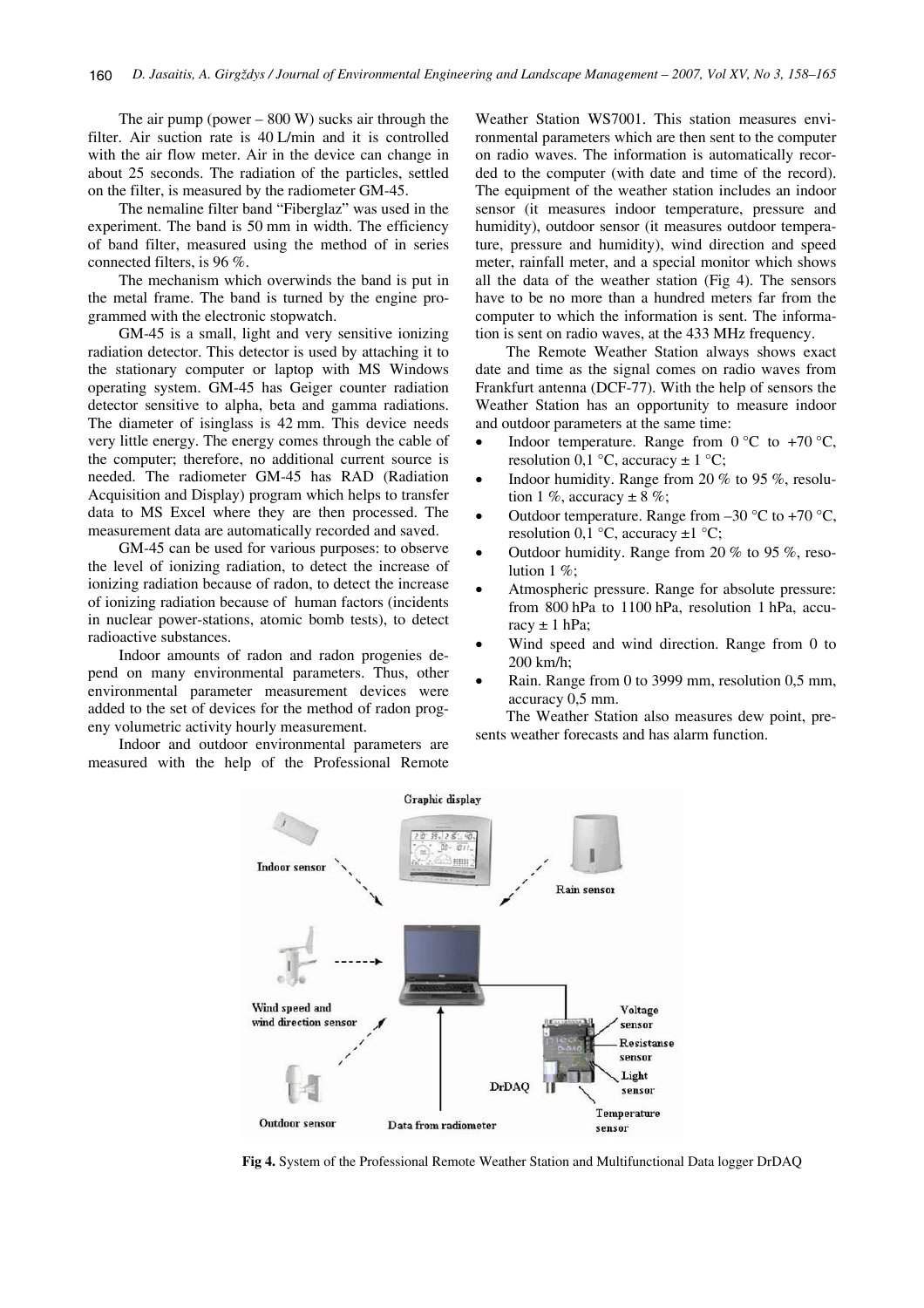The multifunctional data accumulator DrDAQ is used to measure indoor parameter changes and to perform laboratory experiments (Fig 4). This accumulator has sensors for light, sound, temperature and humidity. Moreover, it measures voltage and resistance and has a receptacle for a standard pH electrode. DrDAQ is attached to the computer with MS Windows operating system. This device needs very little energy which comes through the cable of the computer. Sensitive DrDAQ temperature sensors can measure the value of ventilation. The temperature is measured with 2 sensitive temperature sensors, one of which is fixed outdoors, while the other is left indoors. During the experiment these sensors help to measure temperature differences. The change and differences of temperature help to evaluate ventilation rate and the impact of ventilation on radon progeny concentration

All the information from the radiometer and the Weather Station are automatically sent and recorded to the computer. The computer must have MS Windows operating system and USB and RS outputs to attach the radiometer and the Weather Station.

The possible error of radon progeny measurement method was evaluated. This error depends on the changes of filter band efficiency, windblast speed, display time and progeny concentration in air. The estimated error was no more than 6 %.

The change of the amount of indoor radon progenies was measured with a special measurement model by insystem units  $(Bq/m<sup>3</sup>)$ . This measurement model used an algorithm created from the equations of radioactive decay law and equilibrium conditions [18].

The method of radon progeny hourly measurement using a twin-chamber device is described in [19]. A twofilter detector is used for alpha spectroscopy two pomps and a computer are installed in this device. The data processor registers the activity of the alpha filter incessantly. Though this device lets to register the volumetric activity of the radon progeny incessantly, its complex sample change system makes the work difficult. A better measurement method is described in [20]. The filter band is overwinded automatically in it, and an alpha spectrometer is used for measurements. In [21] a two-filter method is described in which the measurement principle of radon progeny is similar to the above mentioned method. Alpha particles are registered by a semiconductor silicon detector. This method is easy to use for research because it is not enough computerized and automatic. However, work with this device requires more time.

#### **3. Measurement results**

This measurement method was approved by experimental indoor investigation of radon progenies. The amount of progenies was measured in 1–2 floor individual stone houses which are the most popular houses in Lithuania.

Table 1 shows the average values of volumetric activitys in 1–2 floor stone houses. The volumetric activitys was measured in ventilated houses and when houses were kept closed for a few days.

The results show the impact of the ground as a source for radon. This shows the dependency of radon progeny volumetric activity on the floor where the measurement is made.

The results show that the amount of radon progenies in closed houses is 4–5 times larger than the amount of radon progenies in ventilated houses. The amount of radon progenies enlarges when there are no people in the house, when the house is closed and the ventilation intensity is rather low. Ventilation rate is usually lower at night when people sleep, and the doors and windows are closed. Ventilation rate is higher in the morning, daytime and evening when the doors and windows are opened frequently.

If the doors of the rooms to which radon passes through the ground are hermetic, radon and radon progeny concentration in the other rooms is lower when these doors are closed. Furthermore, if the house is hermetic enough, the amount of radon changes due to wind destination and speed.

Fig 5 shows the differences of separate isotope volumetric activity.



**Fig 5.** Amount of radon and radon progenies on separate floors

**Table 1.** Radon progeny volumetric activity in individual houses

| Accommodation                                         | Average volumetric activity, $Bq·m^{-3}$ |                               | Volumetric activity ratio of ventilated |
|-------------------------------------------------------|------------------------------------------|-------------------------------|-----------------------------------------|
|                                                       | Ventilated accommodations                | Non-ventilated accommodations | and non-ventilated accommodations       |
| Cellar                                                | $62 \pm 6$                               | $273 \pm 28$                  |                                         |
| 1 floor                                               | $39 \pm 4$                               | $196 \pm 20$                  | 5,0                                     |
| 2 floor                                               | $27 \pm 4$                               | $149 \pm 14$                  |                                         |
| Volumetric activity ratio between the building floors |                                          |                               |                                         |
| $Cellar - 1$ floor                                    | 1,6                                      | 1,4                           |                                         |
| $1$ floor $-2$ floor                                  | 1.4                                      | 1.3                           |                                         |
| $Cellar - 2$ floor                                    | 2,3                                      | ιq                            |                                         |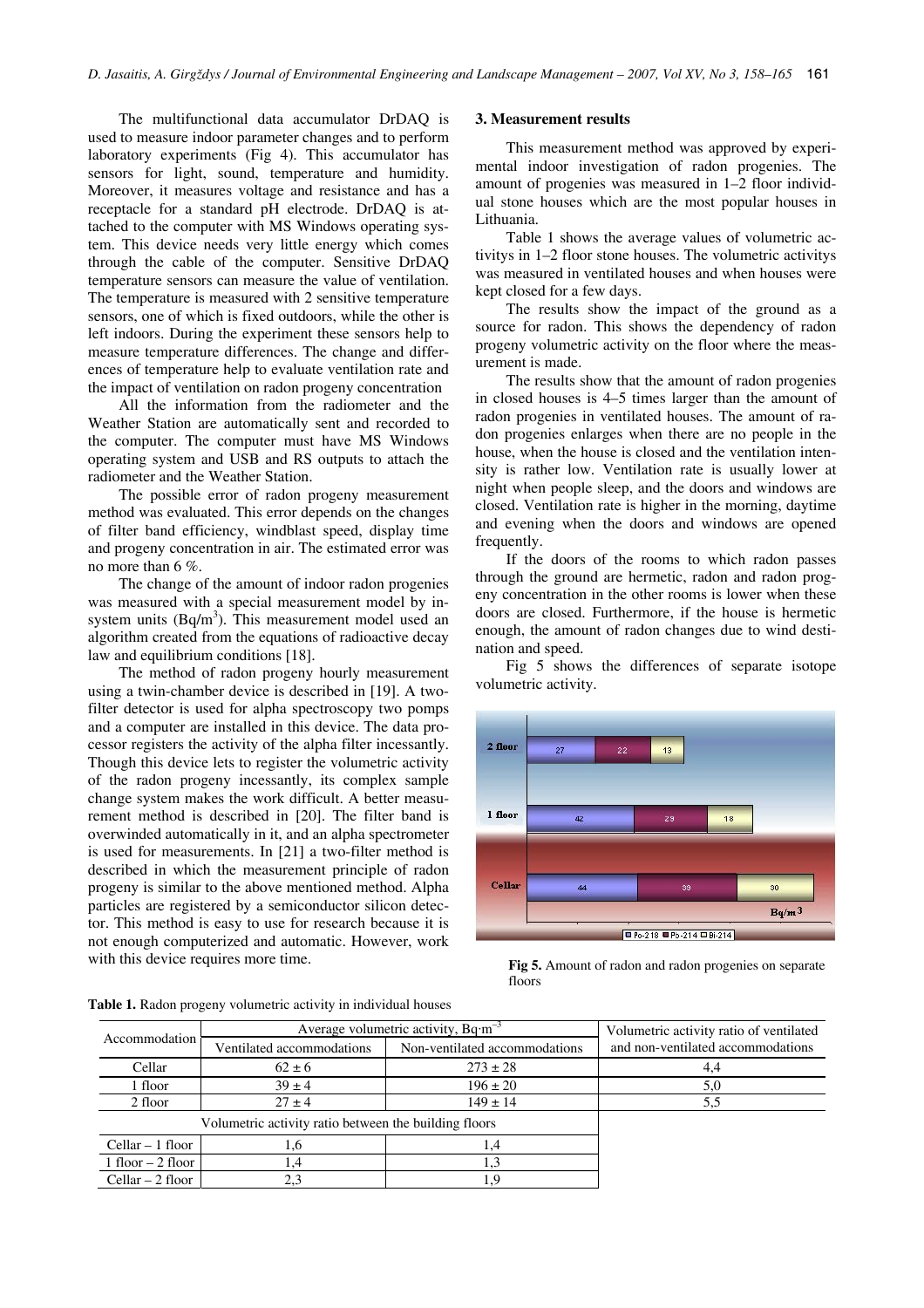Fig 6 presents the change of radon progenies during 24 hours in a stone house cellar. This change is shown in the computer monitor with the use of RAD program.

The results are presented in conditional measures, i e impulses per minute (CPM). In this case the measurement method with air suctions every hour was chosen. The diagram clearly shows that the highest values were measured early in the morning (6–7 am). The lowest values of volumetric activity were measured at about 1 pm.



**Fig 6.** Indoor radon progeny volumetric activity in air during 24 hours

The main factor for such changes is the 24-hour shift of radon volumetric activity in the lower layer of the atmosphere, when due to the cloudless anticyclone weather a great difference between day and night concentrations appears (Fig 7).



**Fig 7.** Outdoor radon progeny volumetric activity in air during 24 hours

The shift of radon progeny volumetric activity depends on the day and night air turbulence intensity and radon concentration at night during temperature inversion.

Fig 8 shows the frequency of radon progeny volumetric activity in the rooms where a person spends most of his/her time.



**Fig 8.** Frequency of indoor radon progeny volumetric activity in air

Measurement results in cellars are not included in this analysis of radon progeny volumetric activity shifts (Fig 8). This was done for the reason that cellars are usually uninhabitable, and people spend rather a small amount of their time in cellars.

The values of radon progeny volumetric activity are divided according to the normal distribution law. The figure shows that the most frequent values are 40– 45  $\text{Bq} \cdot \text{m}^{-3}$ .

The above discussed method of radon progeny volumetric activity hourly measurement and the data from The Professional Remote Weather Station and DrDAQ helped to evaluate the importance of meteorological parameters for the radon progeny volumetric activity.

Measurements were performed during all the seasons of the year, on purpose to evaluate the influence of seasonality on the volumetric activity of radon progeny. Air-conditioning existed through the doors and cracks of the windows.

Fig 9 shows hourly measurement data of radon progeny volumetric activity, temperature and relative humidity. The statistical averages are shown. Hourly measurements of radon progeny volumetric activity, temperature and relative humidity are indicated in the figure.

In this case radon progenies, temperature and relative humidity have similar paths, except for cases when temperature gradient changes. Then the increase of temperature causes a sudden fall in the amount of radon progenies and humidity. The rise of radon progeny volumetric activity in early mornings is described by the correlation of rising exhalation at night and falling temperature. A sudden fall of radon progeny volumetric activity was noticed between 8 and 9 a m (then the doors are opened more often). A lower radon concentration was measured between 9 a m and 6 p m when there is a more intense movement in the house (doors and windows are opened).

The daily behaviour during the whole week of radon progeny volumetric activity, temperature and relative humidity the evidence of working days and weekend days having the same pattern indicate also that the radon fluctuations are related mainly to the temperature variations in an accommodation. Humidity has less correlation with radon fluctuations than temperature.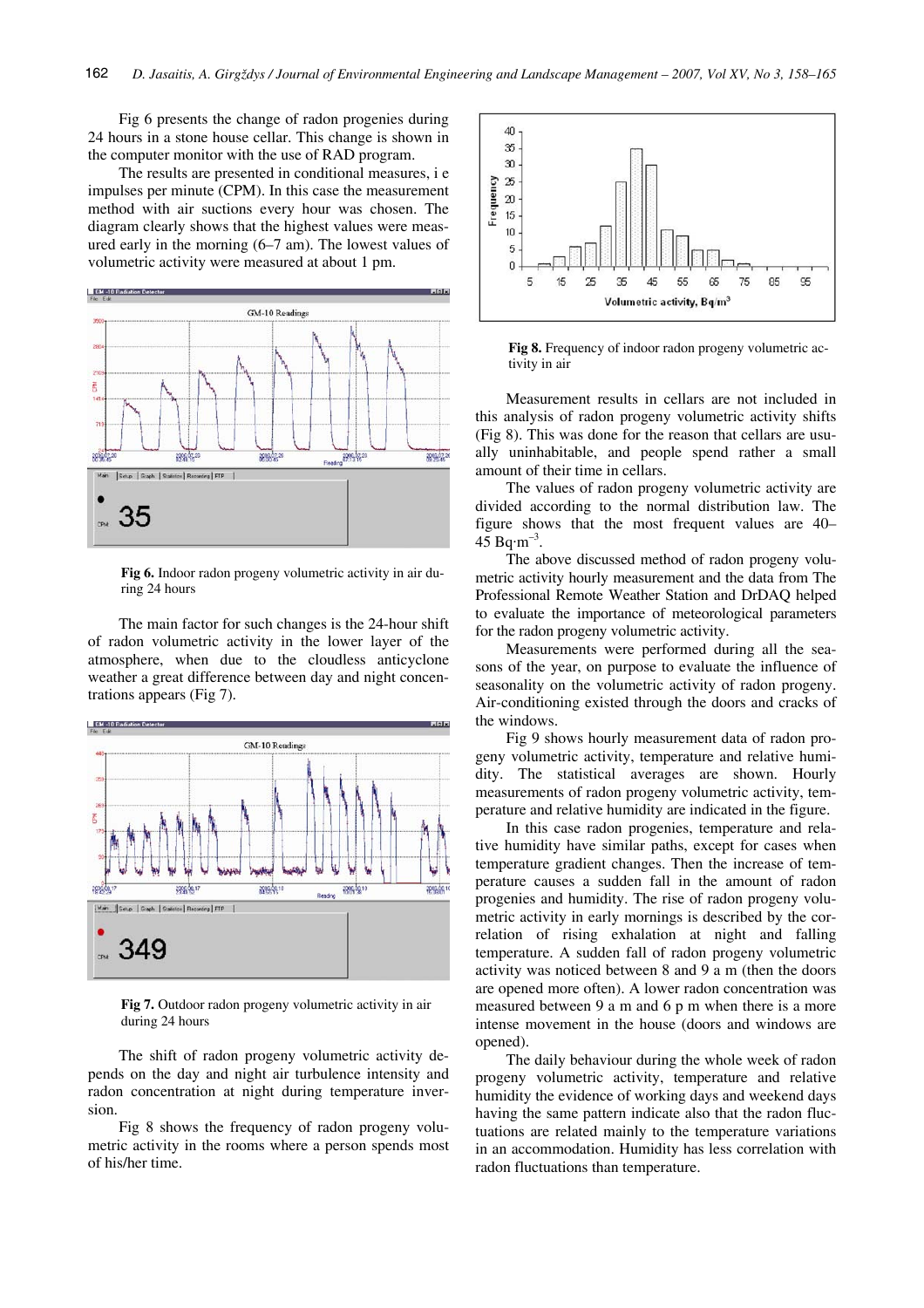

**Fig 9.** Dependency of <sup>222</sup>Rn progeny volumetric activity on temperature and relative humidity

Estimating the seasonal effect, a clear correlation occurs between temperature and radon progeny and an anticorrelation between radon and the relative humidity, particularly during rainy months. During a dry season between radon progeny volumetric activity and relative humidity a better correlation is observed. When all the data were analysed, the radon, humidity and temperature data had a correlation coefficient lower than 0,3. However, when the data of a dry and rainy seasons were separated, a 0,9 correlation factor was obtained between temperature and radon progeny volumetric activity when humidity was lower than 30 %.

Variation of indoor and outdoor radon decay product volumetric activity due to wind speed were evaluated. It was estimated that due to a higher wind speed the values of indoor and outdoor radon decay products were lower.

During the period of measurement the wind speed started to increase at about 6–7 a m and reached its peak –  $1,5-2$  m·s<sup>-1</sup> at about 12 a m. Wind speed was rather low at night – about  $0,2-0,4$  m·s<sup>-1</sup>.

Fig 10 shows the dependency of indoor and outdoor radon progeny volumetric activity on wind speed. This figure introduces the measurement period of 7 days.

The values of radon progeny volumetric activity change during the 24-hour period. Radon concentration increases during the whole night, and the highest values are reached in the early morning – between 5 and 8 a m. The lowest radon values were measured at the midday.



Fig 10. Shifts of <sup>222</sup>Rn progeny volumetric activity due to wind intensity

These shifts were measured regularly during the whole week.

Fig 10 clearly shows the shifts of indoor and outdoor radon progeny volumetric activity due to wind speed. It is seen that the values of indoor and outdoor radon progenies are lower at a higher wind speed. Indoor-outdoor air change rate is rather low at night but starts to increase in the morning and reaches its highest values around the midday. Wind speed is the main factor for the indooroutdoor weather change.

# **4. Conclusions**

1. Hourly measurement method and equipment for radon progeny volumetric activity in air was created. This computerized method allowed to measure radon progeny volumetric activity and environmental meteorological parameters.

2. This created an opportunity to change the work of the device by choosing suction speed and time, measurement time, and the time to overwind the band. Thus, various experiments could be organized and separate amounts of radon progenies could be evaluated.

3. Other environmental parameter measuring devices were added to the set of devices for the method of radon progeny volumetric activity hourly measurement. These included the Professional Remote Weather Station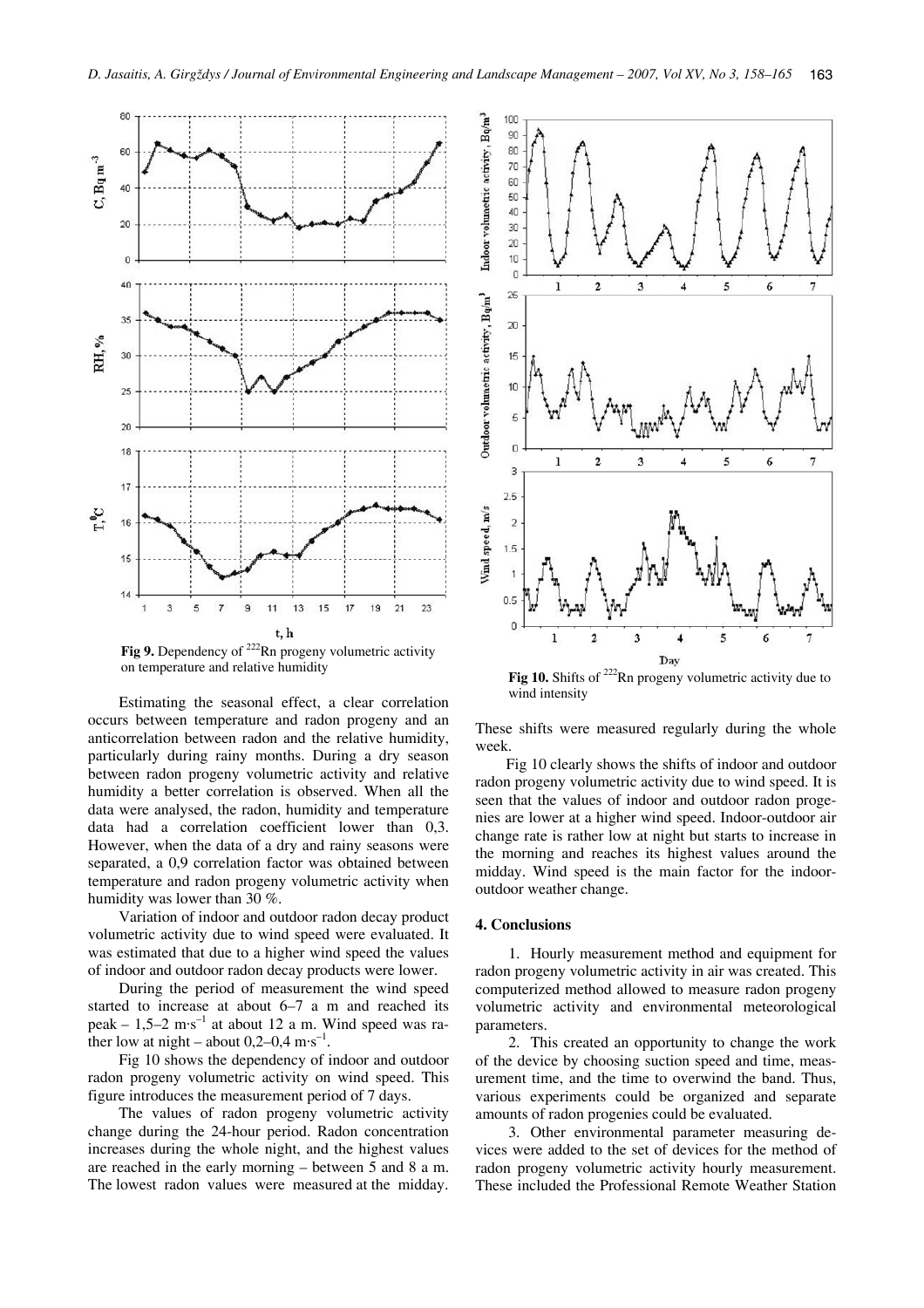and Multifunctional Data Accumulator. Parallel measurements with these devices helped to analyse radon progeny dependency on many environmental parameters.

4. The average values of radon progeny volumetric activity in individual houses varies from  $62$  Bq/m<sup>3</sup> (in a cellar) to 149 Bq/m<sup>3</sup> (on the second floor) in ventilated rooms, and from  $273$  Bq/m<sup>3</sup> (in a cellar) to 149 Bq/m<sup>3</sup> (on the second floor) in unaired rooms. The main radon source is the ground under the house. The values of radon progeny volumetric activity in ventilated and unaired rooms differ about 4–5 times.

5. A 24-hour shift of radon progeny in a lower layer of the atmosphere was analysed, and the diversity of daytime and night volumetric activity was noticed. Radioactivity starts increasing at about 7–8 p m. The night maximum is reached at about 5–8 a m.

6. Radon progeny volumetric activity depends on meteorological parameters. Radon progenies, temperature and relative humidity have similar paths, except for cases when the temperature gradient changes. Then the increase of temperature causes a sudden fall in the amount of radon progenies and humidity.

7. Indoor and outdoor shifts of radon progeny volumetric activity due to wind intensity were measured. The indoor and outdoor values of radon progenies are lower at a higher wind speed. The indoor and outdoor air change rate is low at night but starts increasing in the morning and reaches its highest values around the midday.

# **References**

- 1. GIRGŽDYS, A.; ULEVIČIUS, V. *The concentration of radon and its short-term decay products in the air Atmospheric Enviroment*. Vilnius, 1985, p. 28–33 (in Lithuanian). ISSN 0135-1419
- 2. EL-HUSSEIN, A.; MOHHAMED, A.; AHMED, A. Radon exhalation and ultrafine fraktion of radon progeny in closed room air. *Atmospheric Enviroment*, 1999, 33(2), p. 183–190.
- 3. MASTAUSKAS, A.; MORKŪNAS, G. Problem of indoor radon in Lithuania*. Health Physic*, 1996, Vol 70 (6), p. 581.
- 4. LUBIN, J. H. Studies of radon and lung canser in north America and China. National cancer institute, USA. *Radiation Protection Dosimetry*, 2003, Vol 104, No 4, p. 315–319.
- 5. PETER, J. E. Analysis of radon and thoron daughter concentrations in air by continuous alpha spectroscopy. *Radiation Protection Dosimetry*, 1994, Vol 56, No 4, p. 267– 270.
- 6. LUBIN, J. H. Studies of radon and lung canser in north America and China. National cancer institute, USA. *Ra-*

*diation Protection Dosimetry*, 2003, Vol 104, No 4, p. 315–319.

- 7. ISHIKAWA, T.; YAMADA, Y.; FUKUTSU, K.; TOKONAMI, S. Deposition and clearance for radon progeny in the human respiratory tract. *Radiation Protection Dosimetry*, 2003, Vol 105, No 1–4, p. 143–148.
- 8. MOHAMED, A. Study on radon and radon progeny in some living rooms. *Radiation Protection Dosimetry*, 2005, Vol 105, No 1–4, p. 143–148.
- 9. KELLER G., HOFFMANN B., FEIGENSPAN T. Radon permeability and radon exhalation of building materials. *The Science of Total Enviroment*, 2001, 272, 85–89.
- 10. KOJIMA, H. The exhalation rate of radon in the atmosphere and the influencing factors. In *Proceedings of 7th Tohwa University International Symposium*, Fukuoka, Japan, 23–25 October, 1997, p. E-240 (1998).
- 11. REINEKING, A.; KNUTSON, E. A.; GEOGE, A. C.; SOLOMON, S. B.; KESTEN, J.; BUTTERWECK, G.; PORSTENDORFER, J. Size distribution of unattached and aerosol-attached short-lived radon decay products: some rezults of intercomparison measurements. *Radiation protection dosimetry*, 1994, Vol 56, No 1–4, p. 113–118.
- 12. MOHAMMED, A. Activity size distributions of shortlived radon progeny in indoor air. *Radiation Protection Dosimetry*, 1999, Vol 86, No 2, p. 139–145.
- 13. CLAVENSJO, B.; AKERBLOM, G.; MORKŪNAS, G. *Indoor radon*. Vilnius, 1999, p. 126 (in Lithuanian).
- 14. KELLER, G.; HOFFMANN, B.; FEIGENSPAN, T. Radon permeability and radon exhalation of building materials. *The Science of Total Environment*, 2001, 272, p. 85– 89.
- 15. SWEDJEMARK, G. A. Recent Swedish experiences in radon control. *Health Physics,* 1990, 58, p. 453–456.
- 16. NEDVECKAITĖ, T. *Radiation protection in Lithuania*. Vilnius, 2004, p. 239 (in Lithuanian).
- 17. LEUNG, J. K. C.; TSO, M. Y. W.; HO, C. V. Behavior of 222Rn and its progeny in high-rise building. *Health Physics*, 1990, Vol 75, No 3, p. 303–312.
- 18. JASAITIS, D.; PEČIULIENĖ, M.; GIRGŽDYS, A. The variations of radon and its short – term decay products in living rooms. In *The 6th International Conference Environmental Engineering, selected papers*, 2005, Vol 1, p. 114–117.
- 19. HAIDER, B. A twin channel device for the continuous spectrometry of radon daughters*. Radiation Protection Dosimetry*, 1992, Vol 7, No 1–4, p. 211–213.
- 20. FURUTA, S.; ITO, K.; ISHIMORI, Y. A continuous radon progeny monitor with a vacuum vessel by alpha spectrometry. *Radiation Protection Dosimetry*, 2000, Vol 90, No 4, p. 429–435.
- 21. TOKONAMI, S.; EMOLO, T.; ICHIJI, T.; FUJITAKA, K.; KUROSAWA, R. Continuous radon monitor using a two-filter method. *Radiation Protection Dosimetry*, 1996, Vol 63, No 2, p. 123–126.

### **RADONO SKILIMO PRODUKT**Ų **T**Ū**RINI**Ų **AKTYVUM**Ų **ORE NUOLATINI**Ų **MATAVIM**Ų **METODAS**

#### **D. Jasaitis, A. Girgždys**

### Santrauka

Sukurtas trumpaamžių radono skilimo produktų tūrinių aktyvumų nenutrūkstamo matavimo metodas. Hermetiniame metaliniame korpuse įtaisytas radiometras, matuojantis slenkančios filtrinės juostos, pro kurią siurbiamas oras, aktyvumą. Radiometro duomenys visą laiką siunčiami ir įrašomi į kompiuterį. Siurbimo ir juostos persukimo laikai užprogramuoti elektroniniais laikmačiais. Taip sudaryta galimybė palikti dirbti prietaisą patalpoje bet kuriam laikui, nustačius, kad mata